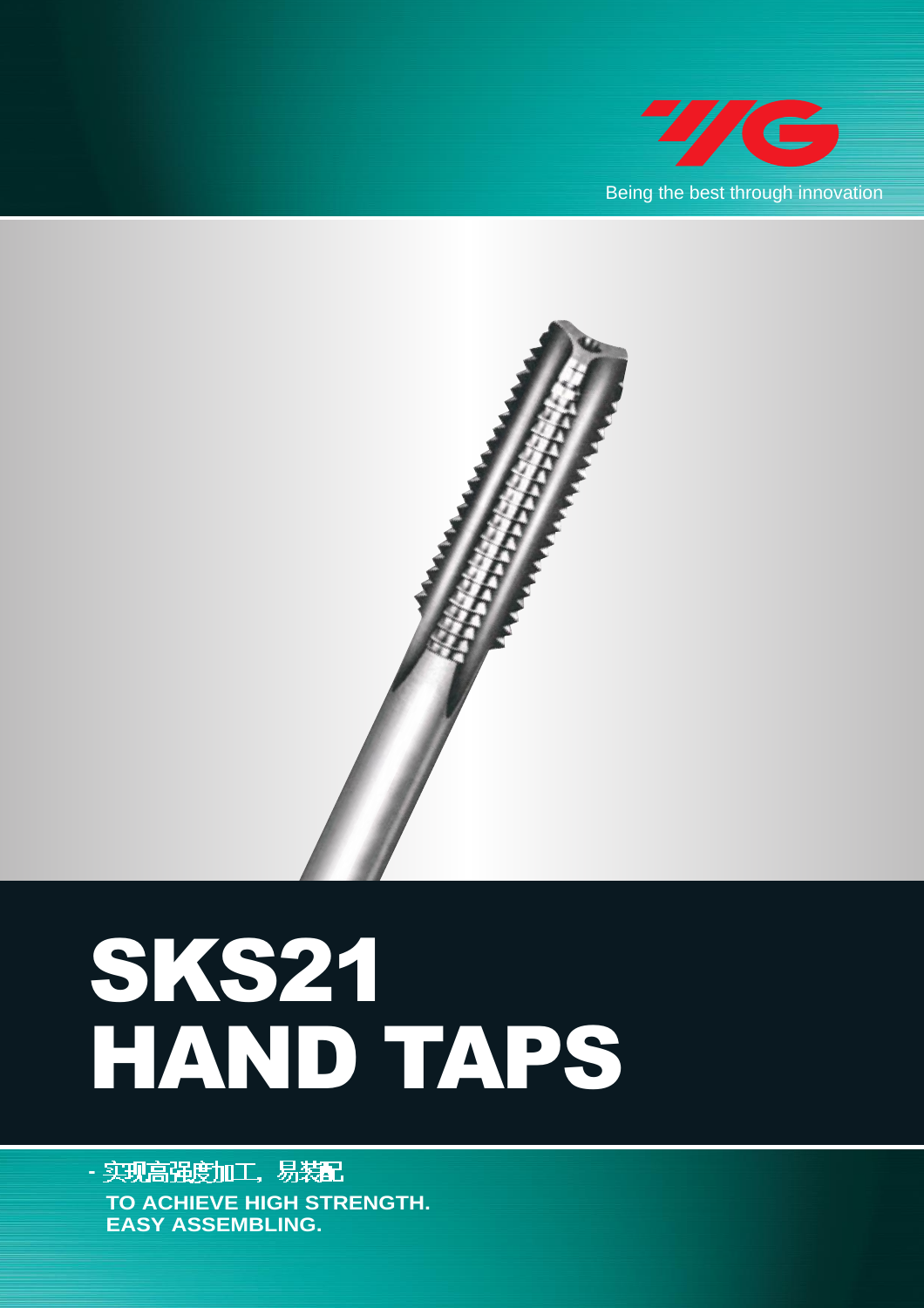## SELECTION GUIDE

SKS21 手用丝锥 / SKS21 HAND TAP

实现高强度加工, 易装配 / to Achieve High Strength. Easy Assembling.

## SKS21 HAND TAPS

| 项目                      | 型묵                                           | 刀具材质             | 标准       | 工件材质             | 尺寸                | 丝锥公差                 | 倒角                      | 表面处理                 | 页           |
|-------------------------|----------------------------------------------|------------------|----------|------------------|-------------------|----------------------|-------------------------|----------------------|-------------|
| EDP No.                 | <b>MODEL</b>                                 | Tool<br>Material | Standard | Work<br>Material | <b>Dimensions</b> | Tolerance            | Chamfer                 | Surface<br>Treatment | <b>PAGE</b> |
| <b>TSK11</b><br>(TS923) | ,,,,,,,,,,,,,,,,,,,,,,<br>,,,,,,,,,,,,,,,,,, | SKS21            | M        | <b>GS</b>        | <b>HT</b>         | <b>JISIII</b>        | 1.5P / 5.0P<br>9.0P     | <b>Bright</b>        | 497         |
| <b>TSK12</b><br>(TS943) |                                              | <b>SKS21</b>     | UNC/F    | <b>GS</b>        | <b>HT</b>         | $J\vert S\vert\vert$ | 1.5P / 5.0P<br>/ 9.0P   | <b>Bright</b>        | 500         |
| <b>TSK13</b><br>(TS933) | ----------------                             | SKS21            | W        | <b>GS</b>        | <b>HT</b>         | $J\vert S\vert\vert$ | 1.5P / 5.0P<br>9.0P     | <b>Bright</b>        | 502         |
| <b>TSK21</b>            | ****************                             | <b>SKS21</b>     | M-LH     | <b>GS</b>        | <b>HT</b>         | $J\vert S\vert\vert$ | 1.5P / 5.0P<br>$'$ 9.0P | <b>Bright</b>        | 503         |
| <b>TSK23</b>            | -------------------                          | SKS21            | W-LH     | <b>GS</b>        | <b>HT</b>         | <b>JISIII</b>        | 1.5P / 5.0P<br>$'$ 9.0P | <b>Bright</b>        | 504         |

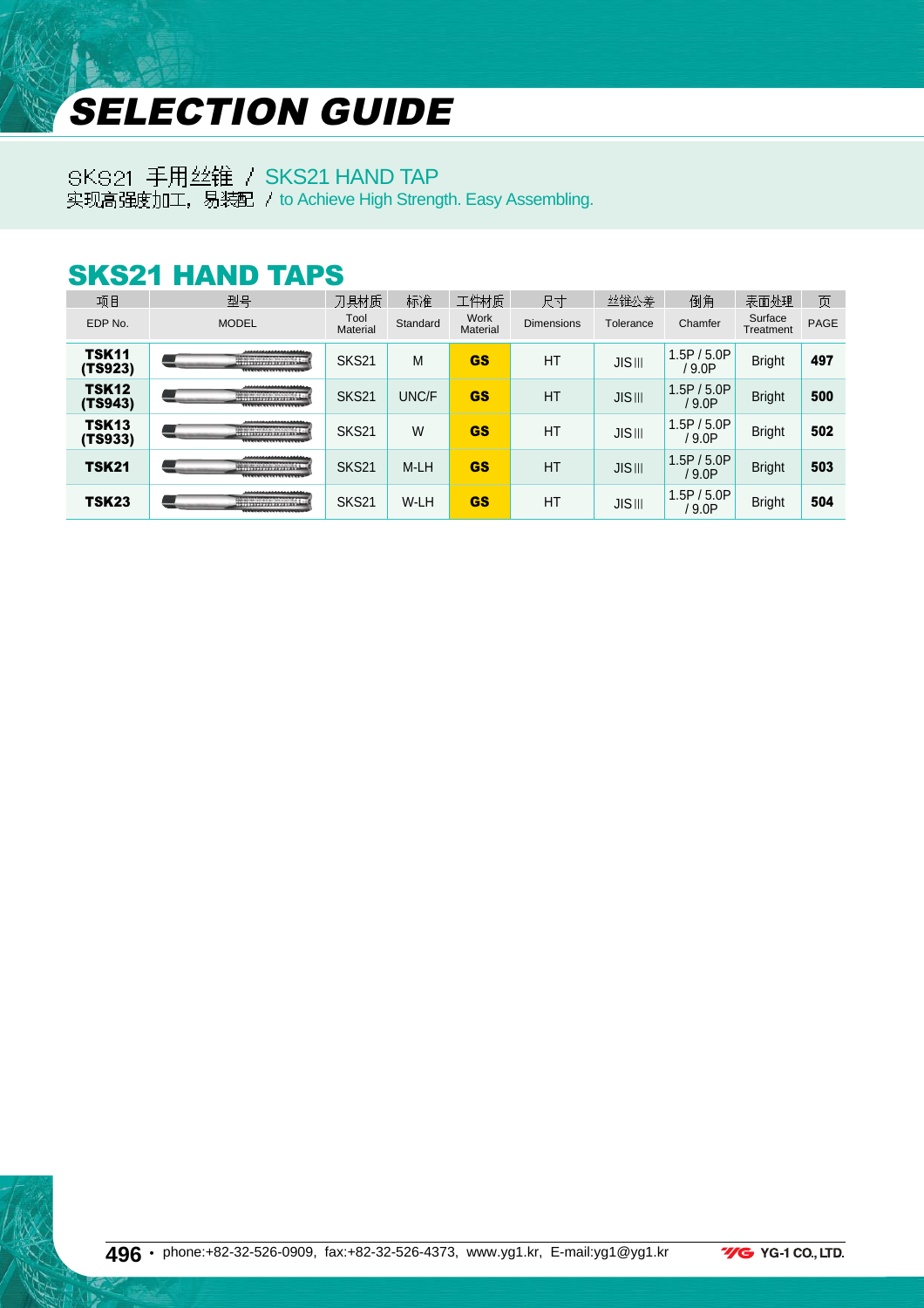

5 5 5 5.5 5.5 6  $\overline{6}$ 6.2 6.2 6.2 6.2 6.2 7 7 7 7

4 4 4 4.5 4.5 4.5 4.5 5 5 5 5 5 5.5 5.5 5.5 5.5

3 3 3 3 3  $\overline{a}$  $\overline{B}$ 4  $\Delta$  $\overline{4}$  $\overline{4}$  $\overline{4}$  $\Delta$ 4 4 4

SKS<sub>21</sub> HAND TAPS

|                                                               |                                                         |                                          |                                     |                      |                                          |         |                                                       |                         |                                           |                                         | ◎:优(Excellent)                                                    | ○: 良(Good)                                              |
|---------------------------------------------------------------|---------------------------------------------------------|------------------------------------------|-------------------------------------|----------------------|------------------------------------------|---------|-------------------------------------------------------|-------------------------|-------------------------------------------|-----------------------------------------|-------------------------------------------------------------------|---------------------------------------------------------|
| 低碳钢<br>Low<br><b>Carbon Steel</b><br>$\sim$ C <sub>0.25</sub> | 中碳钢<br>Meduim<br><b>Carbon Steel</b><br>$CO.25 - CO.45$ | 高碳钢<br>High<br>Carbon Steel<br>$CO.45 -$ | 合金钢<br>Alloy<br>Steel<br><b>SCM</b> |                      | Hardened<br><b>Steel</b><br>$HRc25 - 45$ | 硬化钢     | 不锈钢<br><b>Stainless</b><br><b>Steel</b><br><b>SUS</b> |                         | 工具钢<br>Tool<br><b>Steel</b><br><b>SKD</b> | 铸钢<br>Cast<br><b>Steel</b><br><b>SC</b> | 铸铁<br>Cast<br>Iron<br><b>FC</b>                                   | 高强度铸铁<br><b>High Tension</b><br>Cast Iron<br><b>FCD</b> |
|                                                               |                                                         | ( )                                      |                                     |                      |                                          |         |                                                       |                         |                                           |                                         | C                                                                 | С                                                       |
| 铜                                                             | 黄铜                                                      | 铸铜<br><b>Brass</b>                       | 铝轧<br>Aluminum                      | 铸铝<br>Aluminum       | 铸镁<br>Magnesium                          |         |                                                       | 铸锌<br><b>Zinc Allov</b> | 钛合金                                       | 镍合金                                     | 热固性塑料                                                             | 热塑性塑料                                                   |
| Copper                                                        | <b>Brass</b>                                            | Casting<br><b>PB</b>                     | Rolled                              | <b>Alloy Casting</b> |                                          | Casting |                                                       | Casting                 | <b>Ti Alloy</b>                           | Ni Alloy                                | Thermosetting<br>plastic                                          | thermoplastic                                           |
| Cu                                                            | <b>Bs</b><br>∩                                          | ∩                                        | <b>AL</b>                           | AC, ADC              |                                          | MC.     |                                                       | <b>ZDC</b>              |                                           |                                         |                                                                   |                                                         |
| $M2 N$ $N$ $1 N$ $1 T$                                        |                                                         |                                          | nhono: 199.39.598.0000.             |                      |                                          |         | $f_{2}y_{1}$ (20.20.506.4272)                         |                         |                                           |                                         | $m m u v a 1 k r$ E moil: $a 1 \rightarrow u r$ $\rightarrow$ Any |                                                         |

HSS

 $M4 \times 0.7$  $M4 \times 0.5$  $M4.5 \times 0.75$  $M5 \times 0.9$  $M5 \times 0.8$  $MB \times 1$  $M6 \times 0.75$  $M7 \times 1$  $M7 \times 0.75$  $M8 \times 1.25$  $MB \times 1$  $M8 \times 0.75$  $M9 \times 1.25$  $M9 \times 1$  $M9 \times 0.75$  $M10 \times 1.5$ 

**TSK11249 TSK11259 TSK11269 TSK11999 TSK11289 TSK11319 TSK11329 TSK11349 TSK11359 TSK11369 TSK11379 TSK11389 TSK11399 TSK11409 TSK11419 TSK11429**

JISⅢ JISⅢ JISⅢ JISⅢ JISⅢ JISⅢ JISⅢ JISⅢ JISⅢ JISⅢ JISⅢ JISⅢ JISⅢ JISⅢ JISⅢ JISⅢ

**G** YG-1 CO., LTD.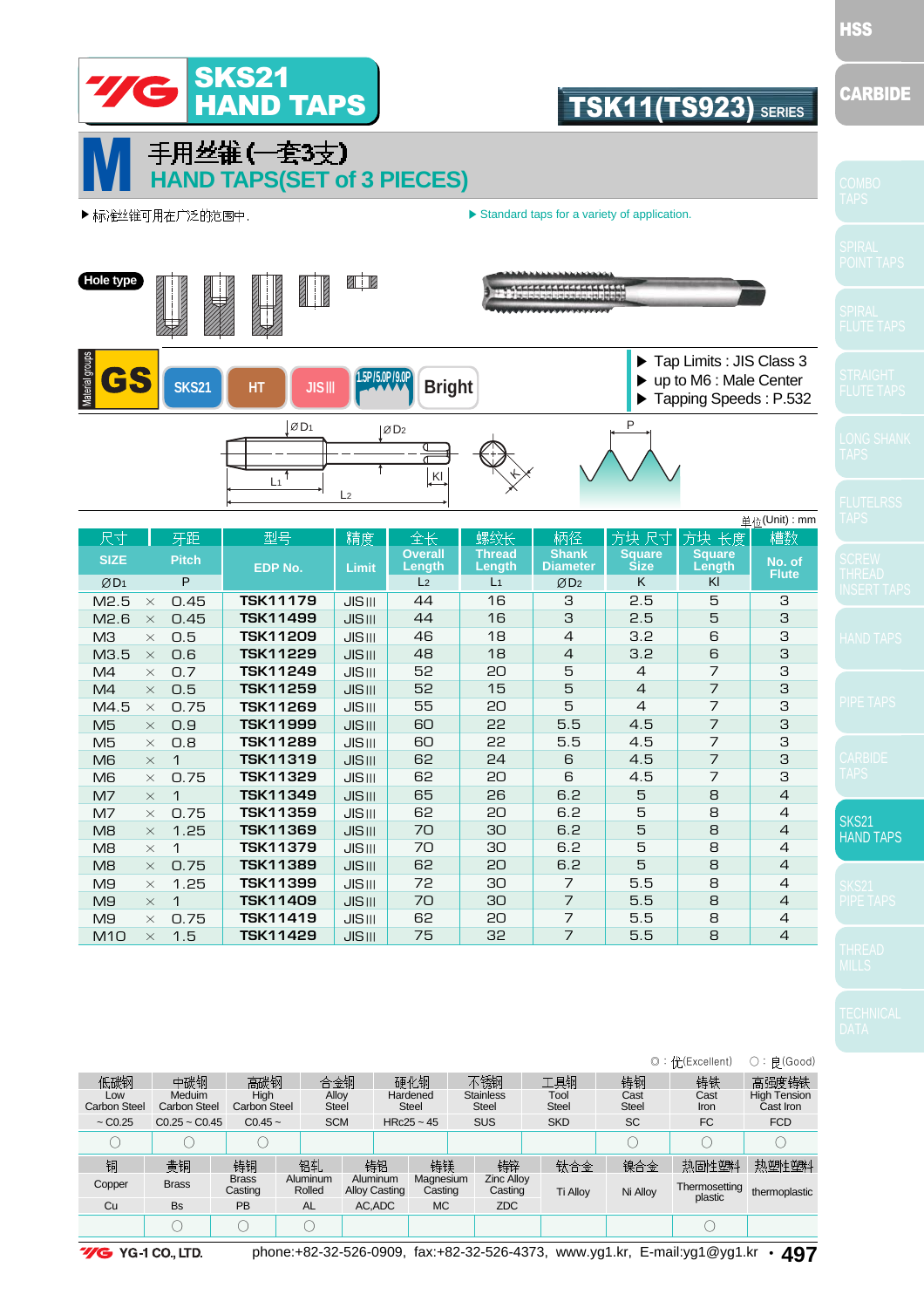

SKS21 HAND TAPS  $M15 \times 1.5$  $M16 \times 2$  $M16 \times 1.5$ M18  $\times$  2.5 M18  $\times$  2 M18  $\times$  1.5 M20  $\times$  2.5 M2O  $\times$  2 M20  $\times$  1.5 M22 × 2.5 **TSK11589 TSK11609 TSK11619 TSK11659 TSK11669 TSK11679 TSK11709 TSK11719 TSK11729 TSK11749** JISⅢ JISⅢ JISⅢ JISⅢ JISⅢ JISⅢ JISⅢ JISⅢ JISⅢ JISⅢ

|                            |                               |                         |                    |                                  |                          |                                  |                 |                      | ◎: 优(Excellent)          | ○: 良(Good)                       |
|----------------------------|-------------------------------|-------------------------|--------------------|----------------------------------|--------------------------|----------------------------------|-----------------|----------------------|--------------------------|----------------------------------|
| 低碳钢                        | 中碳钢                           | 高碳钢                     | 合金钢                |                                  | 硬化钢                      | 不锈钢                              | 工具钢             | 铸钢                   | 铸铁                       | 高强度铸铁                            |
| Low<br><b>Carbon Steel</b> | Meduim<br><b>Carbon Steel</b> | High<br>Carbon Steel    | Alloy<br>Steel     |                                  | Hardened<br><b>Steel</b> | <b>Stainless</b><br><b>Steel</b> | Tool<br>Steel   | Cast<br><b>Steel</b> | Cast<br><b>Iron</b>      | <b>High Tension</b><br>Cast Iron |
| $\sim$ C <sub>0.25</sub>   | $CO.25 - CO.45$               | $C0.45$ ~               | <b>SCM</b>         |                                  | $HRc25 - 45$             | <b>SUS</b>                       | <b>SKD</b>      | <b>SC</b>            | <b>FC</b>                | <b>FCD</b>                       |
| C                          |                               |                         |                    |                                  |                          |                                  |                 |                      |                          |                                  |
| 铜                          | 黄铜                            | 铸铜                      | 铅轧                 | 铸铝                               | 铸镁                       | 铸锌                               | 钛合金             | 镍合金                  | 热固性塑料                    | 热塑性塑料                            |
| Copper                     | <b>Brass</b>                  | <b>Brass</b><br>Casting | Aluminum<br>Rolled | Aluminum<br><b>Alloy Casting</b> | Magnesium<br>Casting     | <b>Zinc Alloy</b><br>Casting     | <b>Ti Alloy</b> | Ni Alloy             | Thermosetting<br>plastic | thermoplastic                    |
| Cu                         | <b>Bs</b>                     | PB                      | <b>AL</b>          | AC.ADC                           | <b>MC</b>                | ZDC                              |                 |                      |                          |                                  |
|                            |                               |                         | ◡                  |                                  |                          |                                  |                 |                      |                          |                                  |

**498 •** phone:+82-32-526-0909, fax:+82-32-526-4373, www.yg1.kr, E-mail:yg1@yg1.kr

**7/G** YG-1 CO., LTD.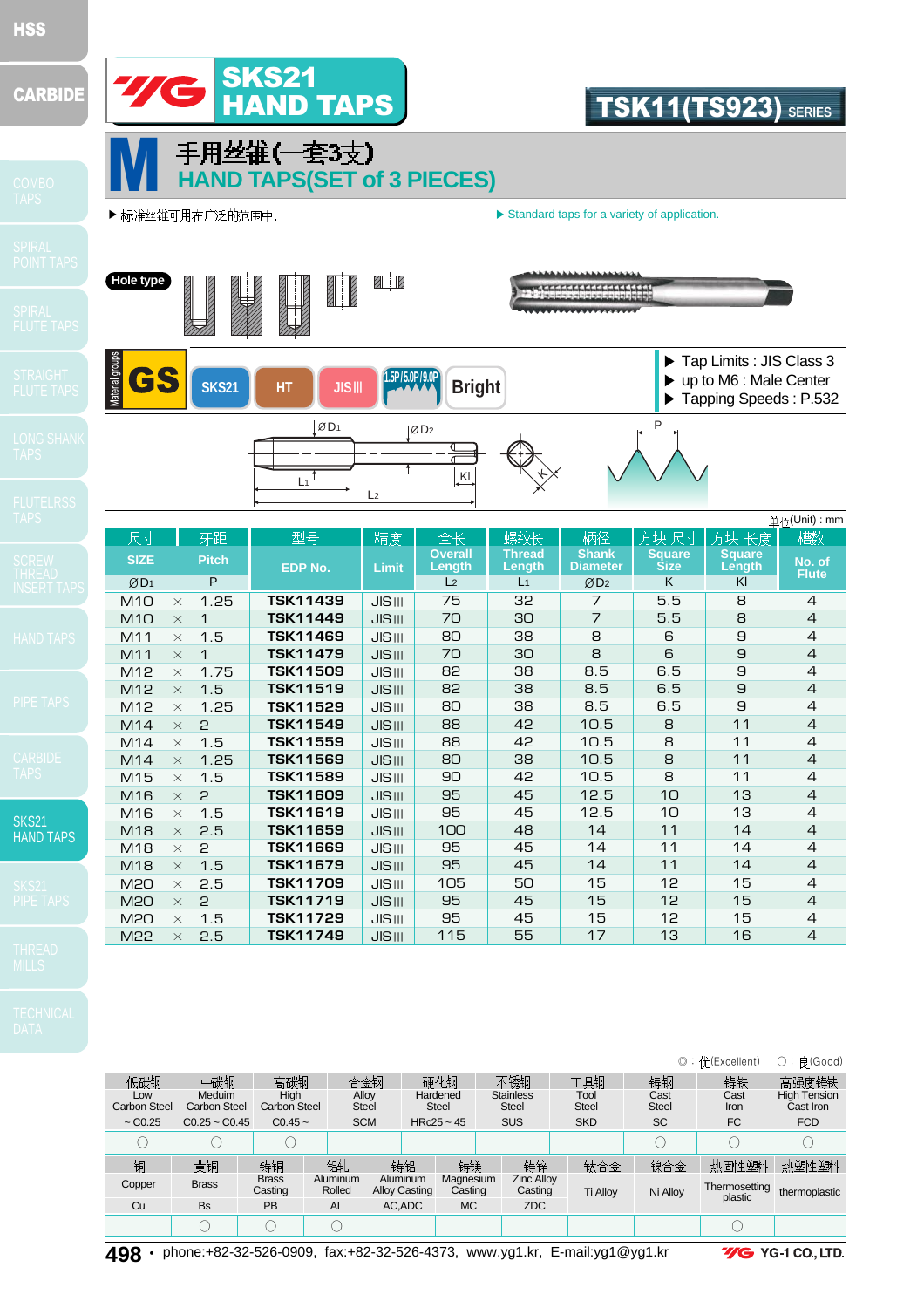

SKS<sub>21</sub> HAND TAPS

|                            |                               |                         |                    |                                  |                          |                      |                                  |                      |                      | ◎:优(Excellent)            | ○: 良(Good)                       |
|----------------------------|-------------------------------|-------------------------|--------------------|----------------------------------|--------------------------|----------------------|----------------------------------|----------------------|----------------------|---------------------------|----------------------------------|
| 低碳钢                        | 中碳钢                           | 高碳钢                     | 合金钢                |                                  | 硬化钢                      |                      | 不锈钢                              | 工具钢                  | 铸钢                   | 铸铁                        | 高强度铸铁                            |
| Low<br><b>Carbon Steel</b> | Meduim<br><b>Carbon Steel</b> | High<br>Carbon Steel    | Alloy<br>Steel     |                                  | Hardened<br><b>Steel</b> |                      | <b>Stainless</b><br><b>Steel</b> | Tool<br><b>Steel</b> | Cast<br><b>Steel</b> | Cast<br>Iron              | <b>High Tension</b><br>Cast Iron |
| $\sim$ C <sub>0.25</sub>   | $CO.25 - CO.45$               | $CO.45 -$               | <b>SCM</b>         |                                  | $HRc25 \sim 45$          |                      | <b>SUS</b>                       | <b>SKD</b>           | <b>SC</b>            | <b>FC</b>                 | <b>FCD</b>                       |
|                            |                               |                         |                    |                                  |                          |                      |                                  |                      |                      | C                         | С                                |
| 铜                          | 黄铜                            | 铸铜                      | 铝轧                 | 铸铝                               |                          | 铸镁                   | 铸锌                               | 钛合金                  | 镍合金                  | 热固性塑料                     | 热塑性塑料                            |
| Copper                     | <b>Brass</b>                  | <b>Brass</b><br>Casting | Aluminum<br>Rolled | Aluminum<br><b>Alloy Casting</b> |                          | Magnesium<br>Casting | <b>Zinc Allov</b><br>Casting     | <b>Ti Alloy</b>      | Ni Allov             | Thermosetting<br>plastic  | thermoplastic                    |
| Cu                         | <b>Bs</b>                     | <b>PB</b>               | <b>AL</b>          | AC, ADC                          |                          | MC.                  | <b>ZDC</b>                       |                      |                      |                           |                                  |
|                            |                               | C                       |                    |                                  |                          |                      |                                  |                      |                      |                           |                                  |
| ----                       | $3/2$ $3/2$ $1$ $7$           |                         |                    |                                  |                          |                      |                                  |                      |                      | $\mathbf{u}_{\text{max}}$ | $\sqrt{2}$                       |



 $M25 \times 1.5$  $M26 \times 2$  $M26 \times 1.5$  $M27 \times 3$  $M27 \times 2$  $MP7 \times 1.5$  $MPR \times P$ M28  $\times$  1.5  $M30 \times 3.5$  $M30 \times 3$ M30  $\times$  2 M30  $\times$  1.5

**TSK11839 TSK11N49 TSK11859 TSK11869 TSK11879 TSK11889 TSK11909 TSK11919 TSK11949 TSK11959 TSK11969 TSK11979** JISⅢ JISⅢ JISⅢ JISⅢ JISⅢ JISⅢ JISⅢ JISⅢ JISⅢ JISⅢ JISⅢ JISⅢ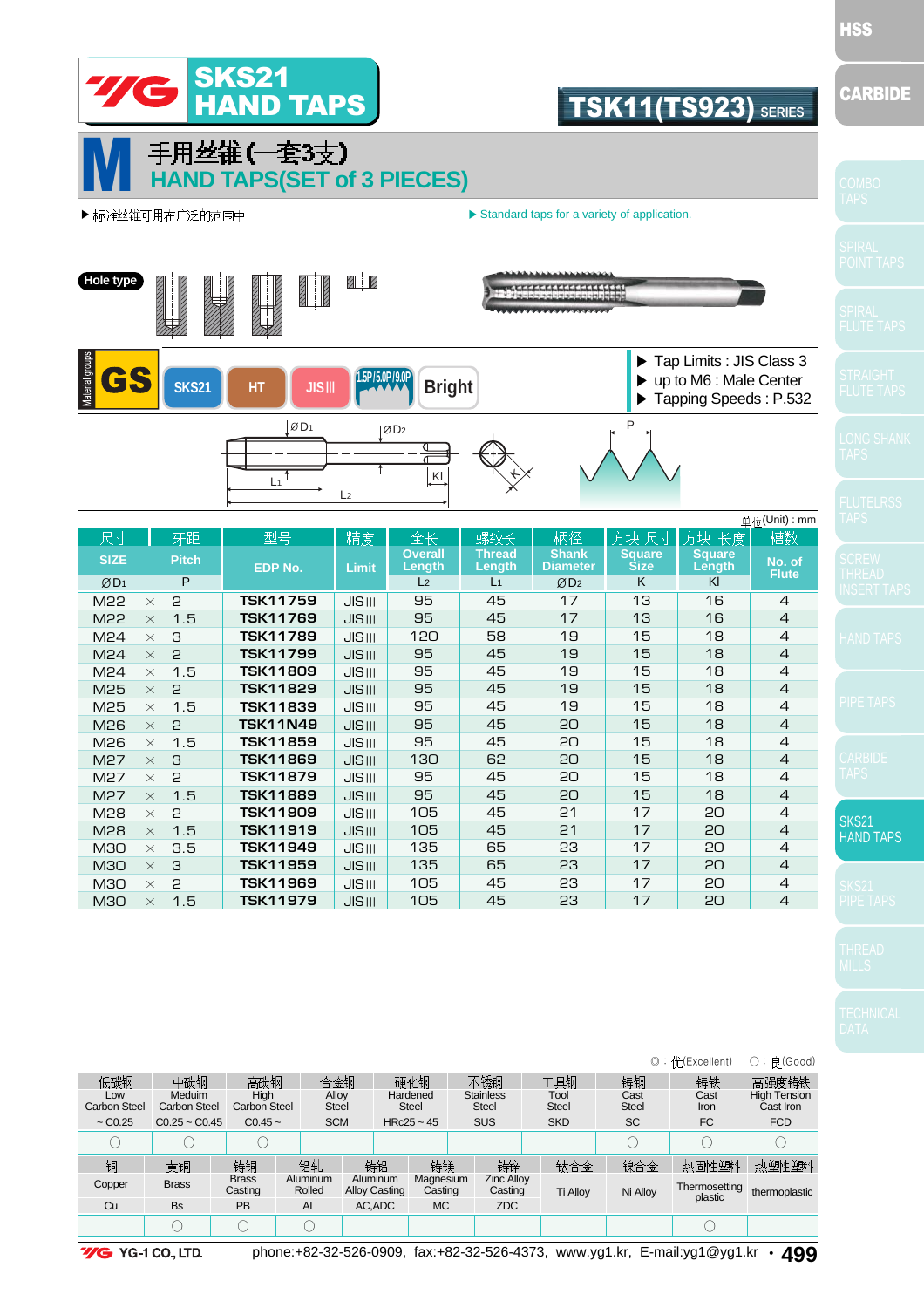|                                                 | -   |
|-------------------------------------------------|-----|
| . .                                             |     |
| __<br>$\overline{\phantom{a}}$<br>___<br>_<br>- | ___ |

**TIC** 

SKS21 **HAND TAP** 



**500 •** phone:+82-32-526-0909, fax:+82-32-526-4373, www.yg1.kr, E-mail:yg1@yg1.kr

**YG** YG-1 CO., LTD.

TSK12(TS943) **SERIES**



SKS21

**ND TAPS** 



|    |                  |            |                 |                      |                          |                         |                                 |                              |                         | 单位(Unit): mm           |
|----|------------------|------------|-----------------|----------------------|--------------------------|-------------------------|---------------------------------|------------------------------|-------------------------|------------------------|
|    | 尺寸               | 牙距         | 型号              | 精度                   | 全长                       | 螺纹长                     | 柄径                              | ·方块 尺寸                       | 方块长度                    | 槽数                     |
|    | <b>SIZE</b>      | <b>TPI</b> | EDP No.         | Limit                | <b>Overall</b><br>Length | <b>Thread</b><br>Length | <b>Shank</b><br><b>Diameter</b> | <b>Square</b><br><b>Size</b> | <b>Square</b><br>Length | No. of<br><b>Flute</b> |
|    | ØD1              |            |                 |                      | L <sub>2</sub>           | L <sub>1</sub>          | ØD2                             | K                            | KI                      |                        |
|    | - 40 UNC<br>#4   |            | <b>TSK12169</b> | <b>JISIII</b>        | 44                       | 16                      | 3                               | 2.5                          | 5                       | 3                      |
|    | - 48 UNF<br>#4   |            | <b>TSK12189</b> | $JIS$ III            | 44                       | 16                      | 3                               | 2.5                          | 5                       | З                      |
|    | #5<br>- 40 UNC   |            | <b>TSK12209</b> | $JIS$ III            | 46                       | 18                      | $\overline{4}$                  | 3.2                          | 6                       | З                      |
|    | #5<br>- 44 UNF   |            | TSK12229        | $J\vert S\vert\vert$ | 46                       | 18                      | $\overline{4}$                  | 3.2 <sub>2</sub>             | 6                       | З                      |
|    | #6<br>- 32 UNC   |            | TSK12249        | <b>JISIII</b>        | 48                       | 18                      | $\overline{4}$                  | 3.2                          | 6                       | З                      |
|    | #6<br>- 40 UNF   |            | <b>TSK12269</b> | $JIS$ III            | 48                       | 18                      | $\overline{4}$                  | 3.2                          | 6                       | З                      |
|    | #8<br>- 32 UNC   |            | <b>TSK12289</b> | $JIS$ III            | 52                       | 50                      | 5                               | $\overline{4}$               | 7                       | З                      |
|    | #8<br>- 36 UNF   |            | <b>TSK12309</b> | $JIS$ III            | 52                       | 50                      | 5                               | $\overline{4}$               | $\overline{7}$          | З                      |
|    | #10<br>- 24 UNC  |            | TSK12329        | <b>JISIII</b>        | 60                       | 55                      | 5.5                             | 4.5                          | 7                       | З                      |
|    | - 32 UNF<br>#10  |            | TSK12349        | <b>JISIII</b>        | 60                       | 55                      | 5.5                             | 4.5                          | $\overline{7}$          | З                      |
|    | - 24 UNC<br>#12  |            | <b>TSK12369</b> | $JIS$ III            | 60                       | 55                      | 5.5                             | 4.5                          | $\overline{7}$          | З                      |
|    | #12<br>- 28 UNF  |            | <b>TSK12389</b> | <b>JISIII</b>        | 60                       | 55                      | 5.5                             | 4.5                          | $\overline{7}$          | З                      |
|    | - 20 UNC<br>1/4  |            | <b>TSK12409</b> | <b>JISIII</b>        | 62                       | 24                      | 6                               | 4.5                          | 7                       | 3                      |
| S. | $-28$ UNF<br>1/4 |            | <b>TSK12429</b> | $JIS$ III            | 62                       | 24                      | 6                               | 4.5                          | 7                       | З                      |
|    | $5/16 - 18$ UNC  |            | TSK12449        | $JIS$ III            | 70                       | 30                      | 6.1                             | 5                            | 8                       | $\overline{4}$         |
|    | $5/16 - 24$ UNF  |            | <b>TSK12469</b> | $JIS$                | 70                       | 30                      | 6.1                             | 5                            | 8                       | $\overline{4}$         |
|    |                  |            |                 |                      |                          |                         |                                 |                              |                         |                        |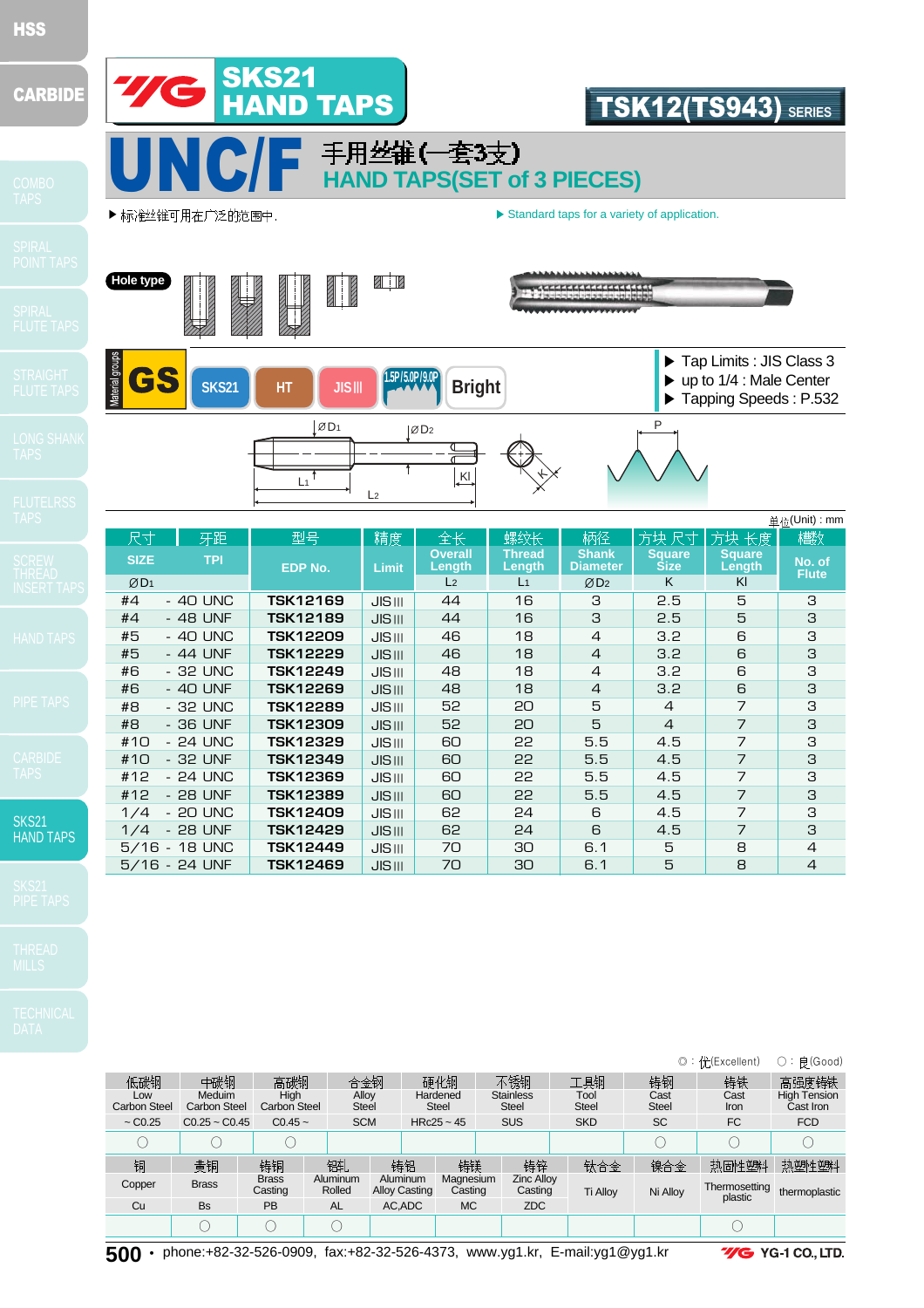

SKS<sub>21</sub> HAND TAPS

| 低碳钢<br>Low<br><b>Carbon Steel</b> | 中碳钢<br>Meduim<br><b>Carbon Steel</b> | 高碳钢<br>High<br>Carbon Steel | 合金钢<br>Alloy<br><b>Steel</b> |                                  |          | 硬化钢<br>Hardened<br><b>Steel</b> | 不锈钢<br><b>Stainless</b><br><b>Steel</b>       | 工具钢<br>Tool<br><b>Steel</b> |                 | 铸钢<br>Cast<br><b>Steel</b> | ◎:优(Excellent)<br>铸铁<br>Cast<br>Iron    | ○: 良(Good)<br>高强度铸铁<br><b>High Tension</b><br>Cast Iron |
|-----------------------------------|--------------------------------------|-----------------------------|------------------------------|----------------------------------|----------|---------------------------------|-----------------------------------------------|-----------------------------|-----------------|----------------------------|-----------------------------------------|---------------------------------------------------------|
| $\sim$ C <sub>0.25</sub>          | $CO.25 - CO.45$                      | $CO.45 -$                   | <b>SCM</b>                   |                                  |          | $HRc25 - 45$                    | <b>SUS</b>                                    | <b>SKD</b>                  |                 | <b>SC</b>                  | <b>FC</b>                               | <b>FCD</b>                                              |
|                                   |                                      |                             |                              |                                  |          |                                 |                                               |                             |                 |                            | C                                       | 0                                                       |
| 铜                                 | 黄铜                                   | 铸铜                          | 铝轧                           |                                  | 铸铝<br>铸镁 |                                 | 铸锌                                            |                             | 钛合金             | 镍合金                        | 热固性塑料                                   | 热塑性塑料                                                   |
| Copper                            | <b>Brass</b>                         | <b>Brass</b><br>Casting     | Aluminum<br>Rolled           | Aluminum<br><b>Alloy Casting</b> |          | Magnesium<br>Casting            | <b>Zinc Alloy</b><br>Casting                  |                             | <b>Ti Alloy</b> | Ni Alloy                   | Thermosetting<br>plastic                | thermoplastic                                           |
| Cu                                | <b>Bs</b>                            | <b>PB</b>                   | <b>AL</b>                    | AC, ADC                          |          | MC.                             | <b>ZDC</b>                                    |                             |                 |                            |                                         |                                                         |
|                                   |                                      | $\bigcirc$                  |                              |                                  |          |                                 |                                               |                             |                 |                            |                                         |                                                         |
| $\cdots$                          | $\sim$                               |                             | $k_{max}$ , 00.00.500.0000   |                                  |          |                                 | $f_{\text{max}}$ , an an rac $f_{\text{max}}$ |                             |                 |                            | سالهميزه استنائهم والمستارين والمستنبين | FA 4                                                    |

**VG** YG-1 CO., LTD.

3/4 - 10 UNC 3/4 - 16 UNF 7/8 - 9 UNC 7/8 - 14 UNF 1 -8 UNC 1 - 12 UNF

**TSK12709 TSK12729 TSK12749 TSK12769 TSK12789 TSK12809** JISⅢ JISⅢ JISⅢ JISⅢ JISⅢ JISⅢ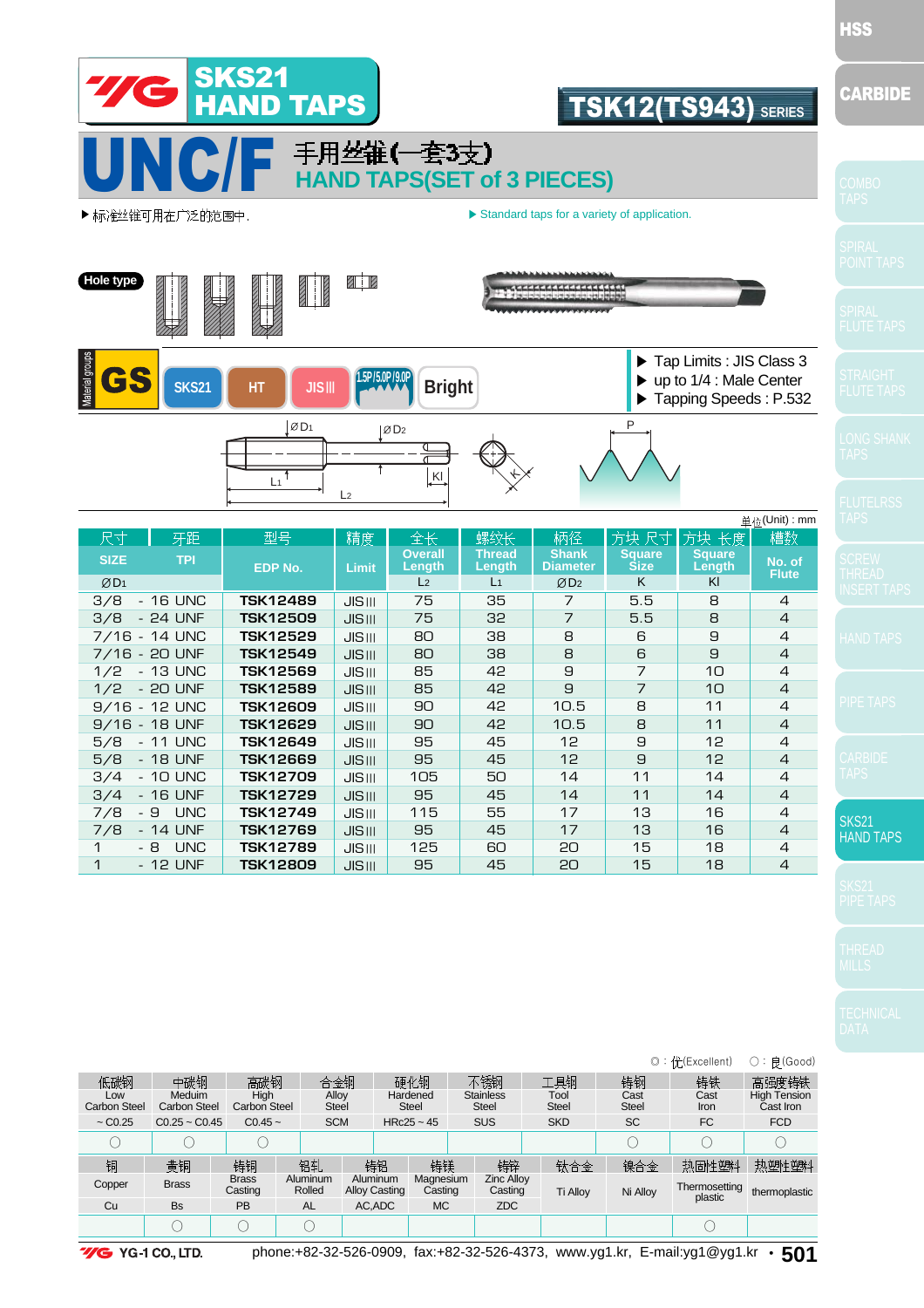

W5/8 - 11 W3/4 - 10 W7/8 - 9 W1 - 8

**TSK13649 TSK13709 TSK13749 TSK13789** JISⅢ JISⅢ JISⅢ JISⅢ JISⅢ

SKS21 HAND TAPS

|                                   |                                      |                             |                       |                                  |                                 |                                         |                             |                            | $\circ$ : 优(Excellent)    | ○: 良(Good)                                       |
|-----------------------------------|--------------------------------------|-----------------------------|-----------------------|----------------------------------|---------------------------------|-----------------------------------------|-----------------------------|----------------------------|---------------------------|--------------------------------------------------|
| 低碳钢<br>Low<br><b>Carbon Steel</b> | 中碳钢<br>Meduim<br><b>Carbon Steel</b> | 高碳钢<br>High<br>Carbon Steel | 合金钢<br>Alloy<br>Steel |                                  | 硬化钢<br>Hardened<br><b>Steel</b> | 不锈钢<br><b>Stainless</b><br><b>Steel</b> | 工具钢<br>Tool<br><b>Steel</b> | 铸钢<br>Cast<br><b>Steel</b> | 铸铁<br>Cast<br><b>Iron</b> | 高强度铸铁<br><b>High Tension</b><br><b>Cast Iron</b> |
| $\sim$ C <sub>0.25</sub>          | $CO.25 - CO.45$                      | $CO.45 -$                   | <b>SCM</b>            |                                  | $HRc25 \sim 45$                 | <b>SUS</b>                              | <b>SKD</b>                  | <b>SC</b>                  | <b>FC</b>                 | <b>FCD</b>                                       |
| O                                 |                                      |                             |                       |                                  |                                 |                                         |                             | Ω                          | C                         |                                                  |
| 铜                                 | 黄铜                                   | 铸铜                          | 铅轧                    | 铸铝                               | 铸镁                              | 铸锌                                      | 钛合金                         | 镍合金                        | 热固性塑料                     | 热塑性塑料                                            |
| Copper                            | <b>Brass</b>                         | <b>Brass</b><br>Casting     | Aluminum<br>Rolled    | Aluminum<br><b>Alloy Casting</b> | Magnesium<br>Casting            | <b>Zinc Alloy</b><br>Casting            | <b>Ti Alloy</b>             | Ni Alloy                   | Thermosetting<br>plastic  | thermoplastic                                    |
| Cu                                | <b>Bs</b>                            | PB                          | <b>AL</b>             | AC.ADC                           | MC.                             | ZDC                                     |                             |                            |                           |                                                  |
|                                   |                                      |                             |                       |                                  |                                 |                                         |                             |                            |                           |                                                  |

**502 •** phone:+82-32-526-0909, fax:+82-32-526-4373, www.yg1.kr, E-mail:yg1@yg1.kr

**7/G** YG-1 CO., LTD.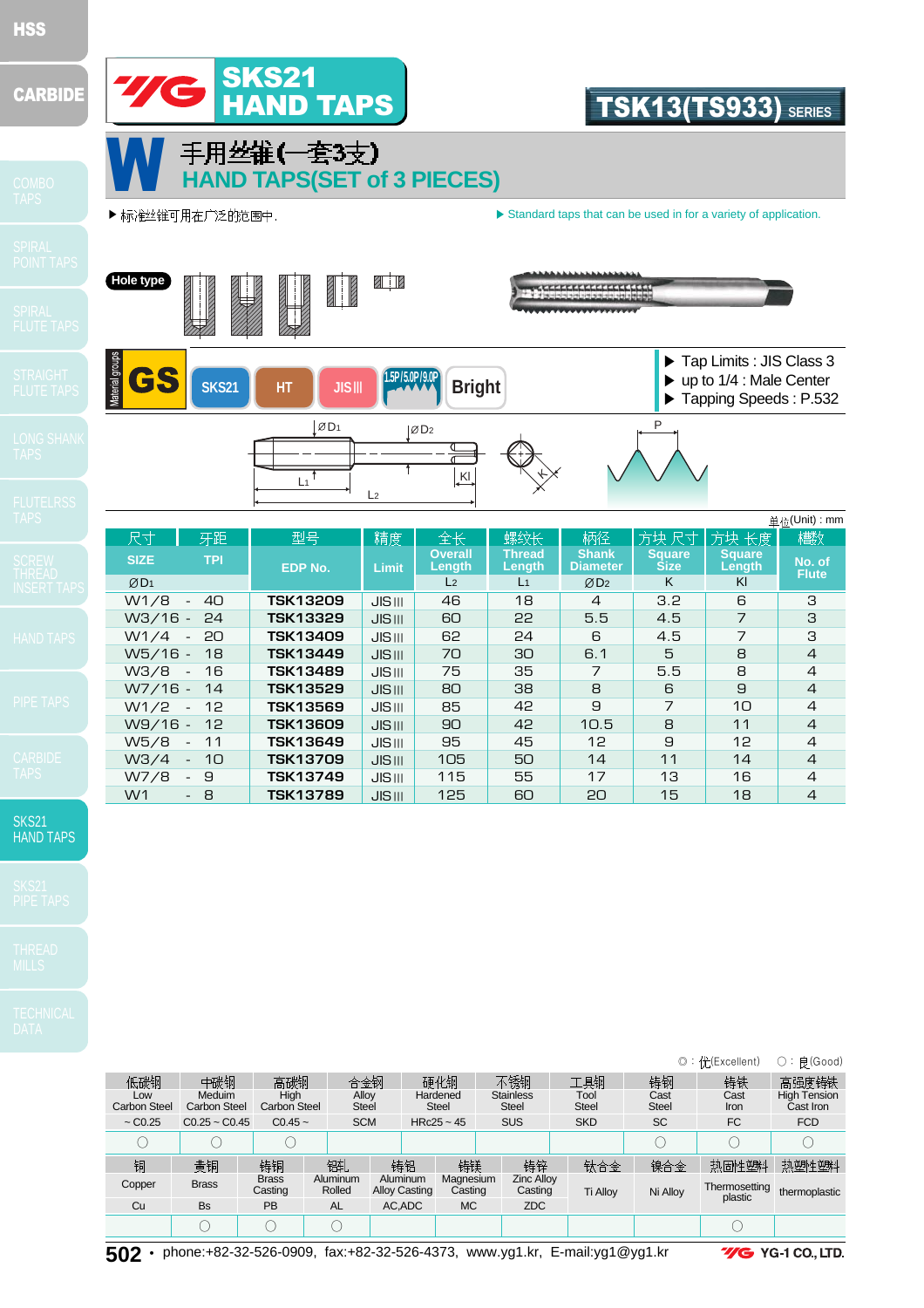

7 7 8 8.5 8.5 8.5 10.5 10.5 10.5 10.5 12.5 12.5 14 14 14 15 15 15

5.5 5.5 6 6.5 6.5 6.5 8  $\mathsf{R}$ 8 8  $1<sub>0</sub>$  $1<sup>0</sup>$ 11 11 11 12 12 12

| --<br>_ | - |  |
|---------|---|--|
|         |   |  |
|         |   |  |
|         |   |  |

HSS

SKS21 HAND TAPS

|                                   |                               |                             |                       |          |                      |                                 |                                         |                             |                            | $\circ$ : 优(Excellent)   | ○:良(Good)                                 |
|-----------------------------------|-------------------------------|-----------------------------|-----------------------|----------|----------------------|---------------------------------|-----------------------------------------|-----------------------------|----------------------------|--------------------------|-------------------------------------------|
| 低碳钢<br>Low<br><b>Carbon Steel</b> | 中碳钢<br>Meduim<br>Carbon Steel | 高碳钢<br>High<br>Carbon Steel | 合金钢<br>Alloy<br>Steel |          |                      | 硬化钢<br>Hardened<br><b>Steel</b> | 不锈钢<br><b>Stainless</b><br><b>Steel</b> | 工具钢<br>Tool<br><b>Steel</b> | 铸钢<br>Cast<br><b>Steel</b> | 铸铁<br>Cast<br>Iron       | 高强度铸铁<br><b>High Tension</b><br>Cast Iron |
| $\sim$ C <sub>0.25</sub>          | $C0.25$ ~ $C0.45$             | $C0.45$ ~                   | <b>SCM</b>            |          |                      | $HRc25 \sim 45$                 | <b>SUS</b>                              | <b>SKD</b>                  | <b>SC</b>                  | FC                       | <b>FCD</b>                                |
| С                                 |                               | O                           |                       |          |                      |                                 |                                         |                             | ∩                          |                          | О                                         |
| 铜                                 | 黄铜                            | 铸铜                          | 铝轧                    |          | 铸铝                   | 铸镁                              | 铸锌                                      | 钛合金                         | 镍合金                        | 热固性塑料                    | 热塑性塑料                                     |
| Copper                            | <b>Brass</b>                  | <b>Brass</b><br>Casting     | Aluminum<br>Rolled    | Aluminum | <b>Alloy Casting</b> | Magnesium<br>Casting            | <b>Zinc Alloy</b><br>Casting            | <b>Ti Alloy</b>             | Ni Alloy                   | Thermosetting<br>plastic | thermoplastic                             |
| Cu                                | <b>Bs</b>                     | PB                          | <b>AL</b>             | AC, ADC  |                      | MC.                             | <b>ZDC</b>                              |                             |                            |                          |                                           |
|                                   |                               | ∩                           |                       |          |                      |                                 |                                         |                             |                            | 0                        |                                           |
|                                   |                               |                             | 0.0000000000          |          |                      |                                 | 0.000000000                             |                             | $\sim$<br>-                | $\sim$<br>. .            |                                           |

**YG-1CO, LTD.** 

 $M10 \times 1.5$ M10  $\times$  1.25  $M11 \times 1.5$  $M12 \times 1.75$ M12  $\times$  1.5  $M12 \times 1.25$  $M14 \times 7$ M14  $\times$  1.5  $M14 \times 1.25$  $M15 \times 1.5$ M16  $\times$  2 M16  $\times$  1.5 M18  $\times$  2.5 M18  $\times$  2 M18  $\times$  1.5 M2O  $\times$  2.5 M2O  $\times$  2 M2O  $\times$  1.5

**TSK21429 TSK21439 TSK21469 TSK21509 TSK21519 TSK21529 TSK21549 TSK21559 TSK21569 TSK21589 TSK21609 TSK21619 TSK21659 TSK21669 TSK21679 TSK21709 TSK21719 TSK21729** JISⅢ JISⅢ JISⅢ JISⅢ JISⅢ JISⅢ JISⅢ JISⅢ JISⅢ JISⅢ JISⅢ JISⅢ JISⅢ JISⅢ JISⅢ JISⅢ JISⅢ JISⅢ